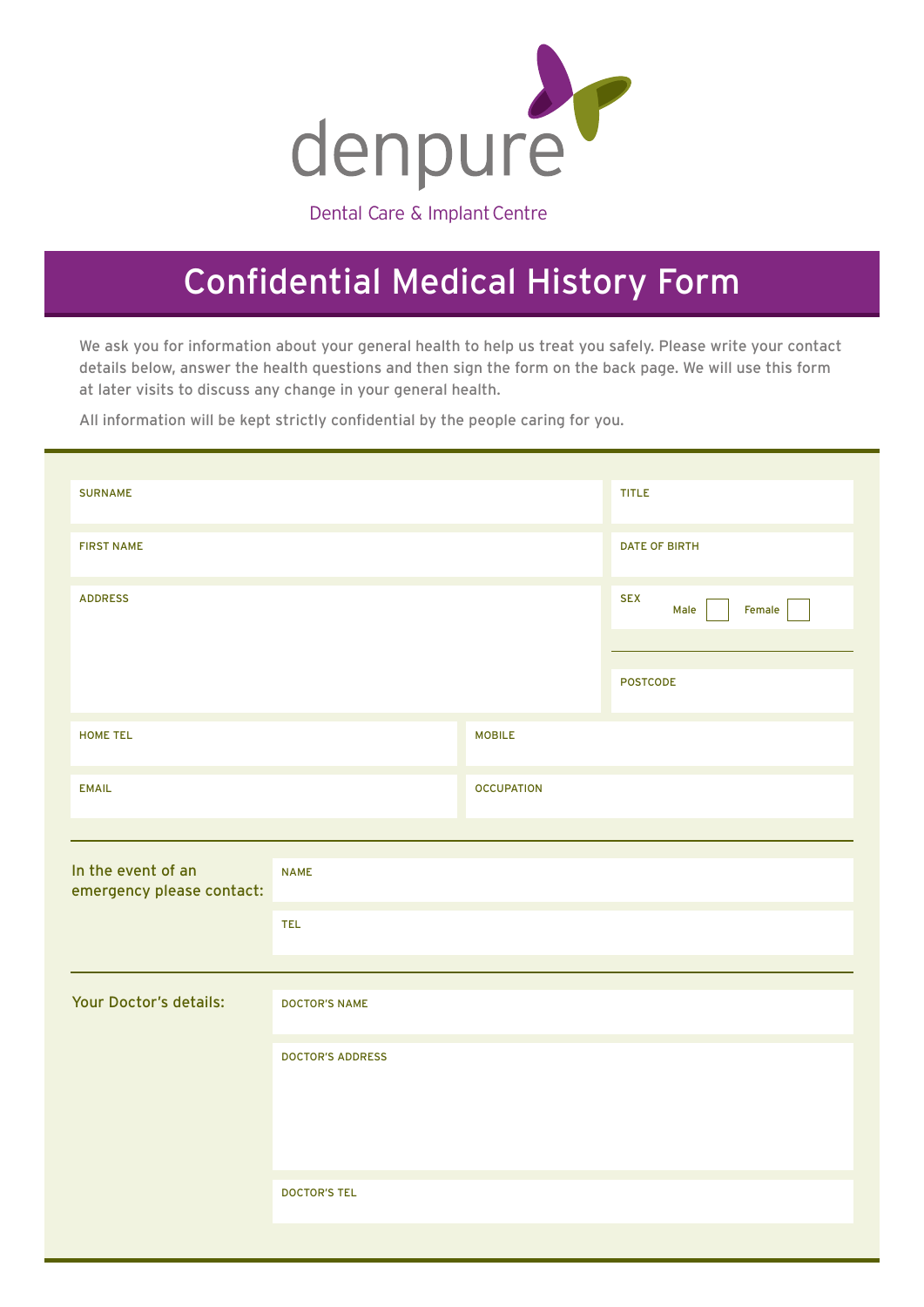| Are you currently                                                                                                                                              | <b>YES</b> | <b>NO</b> | Please give details |
|----------------------------------------------------------------------------------------------------------------------------------------------------------------|------------|-----------|---------------------|
| Receiving treatment from a doctor,<br>hospital or clinic?                                                                                                      |            |           |                     |
| Taking any prescribed medicines<br>(eg aspirin, tablets, ointments,<br>injections or inhalers, including<br>contraceptives and hormone<br>replacement therapy? |            |           |                     |
| Have you taken steroids in the<br>last 2 years?                                                                                                                |            |           |                     |
| Carrying a medical warning card?                                                                                                                               |            |           |                     |
| Pregnant or possibly pregnant?                                                                                                                                 |            |           |                     |

|  |  | Have you ever suffered from YES NO |  |  | Please give details |
|--|--|------------------------------------|--|--|---------------------|
|--|--|------------------------------------|--|--|---------------------|

| Allergies to any medicines<br>(eg penicillin)?                               |  |
|------------------------------------------------------------------------------|--|
| Allergies to any substances or foods<br>(eg latex, rubber)                   |  |
| Hayfever or any other allergies?                                             |  |
| Bronchitis, asthma or other<br>chest conditions?                             |  |
| Fainting attacks, angina, blood<br>pressure problems or stroke,<br>epilepsy? |  |
| <b>Cold Sores?</b>                                                           |  |
| Do you have a pacemaker<br>or artificial joint?                              |  |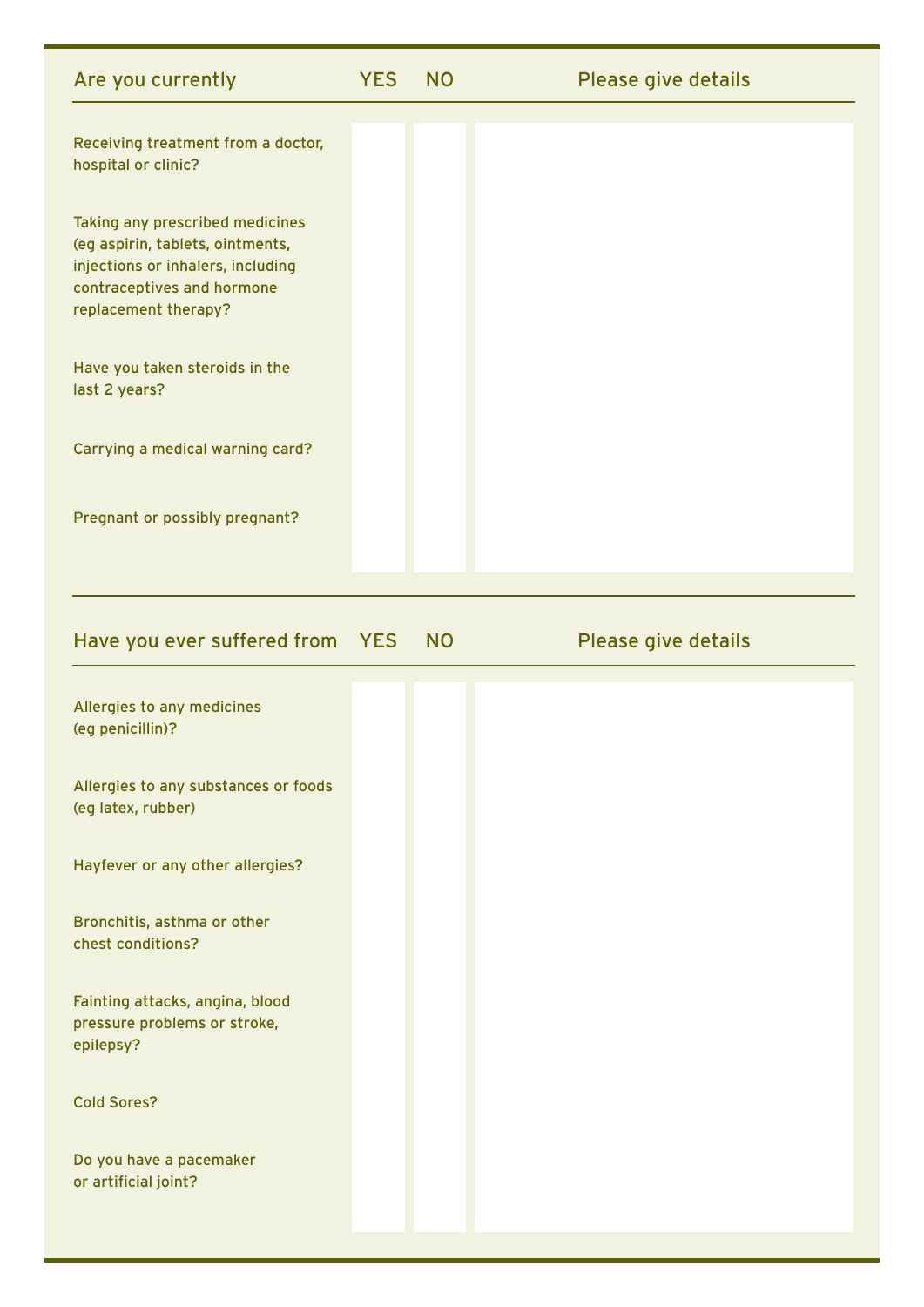|                                                                                                                                             | <b>YES</b> | <b>NO</b> |                |  | Please give details |                       |
|---------------------------------------------------------------------------------------------------------------------------------------------|------------|-----------|----------------|--|---------------------|-----------------------|
| Diabetes (or does anyone in<br>your family)?                                                                                                |            |           |                |  |                     |                       |
| <b>Bruising or persistent bleeding</b><br>following injury, tooth extraction<br>or surgery?                                                 |            |           |                |  |                     |                       |
| Liver disease (eg jaundice, hepatitis)<br>or kidney disease?                                                                                |            |           |                |  |                     |                       |
| Any infectious diseases<br>(including HIV and hepatitis)?                                                                                   |            |           |                |  |                     |                       |
| <b>Blood refused by the Blood</b><br><b>Transfusion Service?</b>                                                                            |            |           |                |  |                     |                       |
| Have you, as a child<br>or since, had                                                                                                       | <b>YES</b> | <b>NO</b> |                |  | Please give details |                       |
| A bad reaction to general or local<br>anaesthetic?                                                                                          |            |           |                |  |                     |                       |
| Treatment that required you to<br>be in hospital?                                                                                           |            |           |                |  |                     |                       |
| Heart Surgery/heart murmur?                                                                                                                 |            |           |                |  |                     |                       |
| <b>Rheumatic fever?</b>                                                                                                                     |            |           |                |  |                     |                       |
| <b>Alcohol</b>                                                                                                                              |            |           |                |  |                     |                       |
| How many units of alcohol do you drink per week? (A unit is half<br>a pint of lager, a single measure of spirits or glass of wine/aperitif) |            |           |                |  |                     | <b>UNITS PER WEEK</b> |
| <b>Tobacco use</b>                                                                                                                          | <b>YES</b> | <b>NO</b> | <b>IN PAST</b> |  |                     |                       |
| Do you smoke any tobacco<br>products now (or in the past)?                                                                                  |            |           |                |  |                     | <b>TIMES PER DAY</b>  |
| Do you chew tobacco, pan, use gutkha<br>or supari now (or did you in the past)?                                                             |            |           |                |  |                     | <b>TIMES PER DAY</b>  |
| Please give any other details which your dentist might need<br>to know about, such as self-prescribed medicines (eg Aspirin)                |            |           |                |  |                     |                       |
| <b>COMPLETED BY SELF/</b><br>PARENT/GUARDIAN                                                                                                |            |           |                |  | <b>DATE</b>         |                       |
| <b>DENTIST'S SIGNATURE</b>                                                                                                                  |            |           |                |  | <b>DATE</b>         |                       |